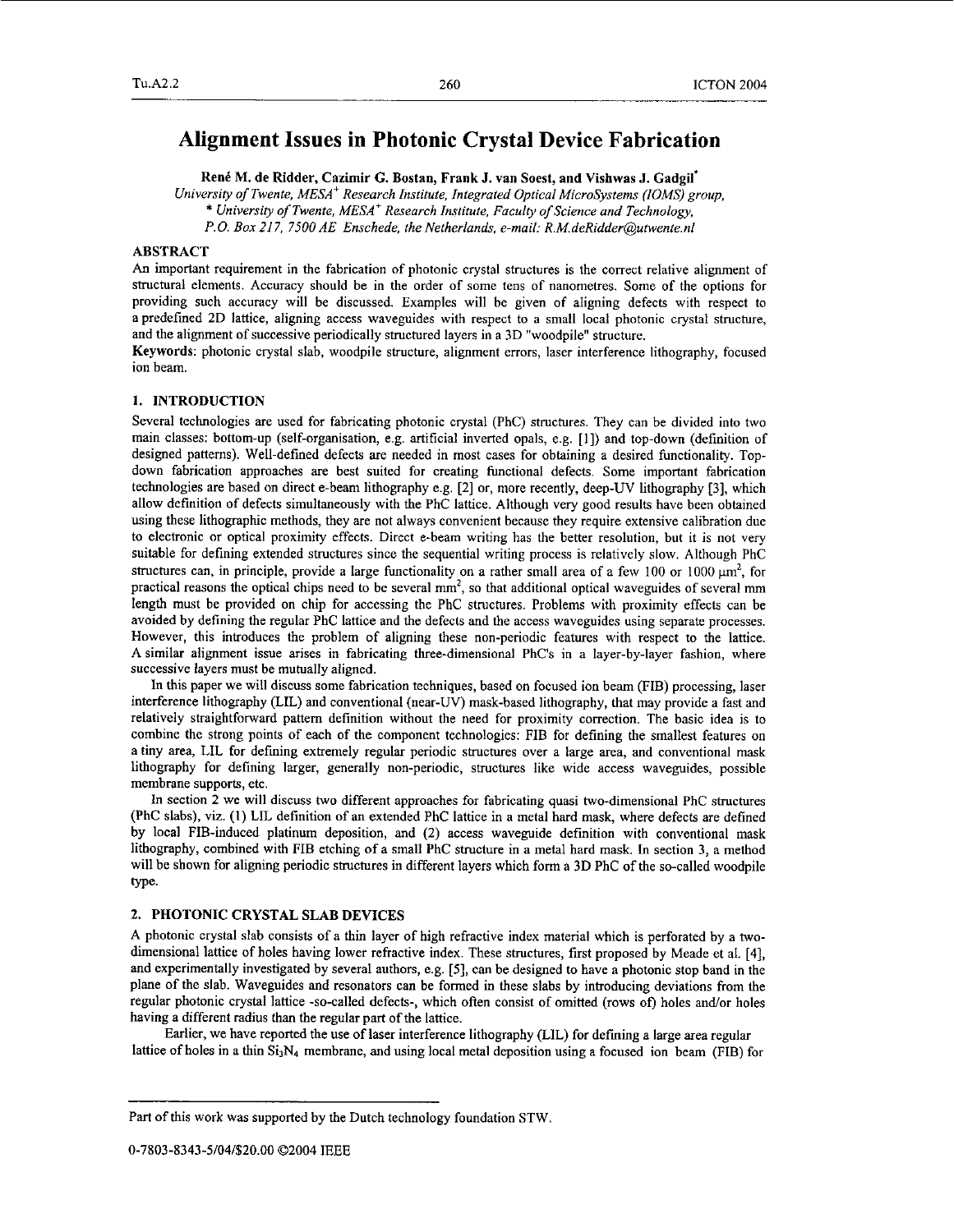

*Figure 1. Laser Interference Lithography (LIL) using a Lloyd's mirror set-up.* 

defining defects consisting of missing rows of holes **[6-81.** We use **a** very simple and stable LIL set-up using a Lloyd's mirror configuration as shown in Fig. 1. Using a  $\lambda = 266$  nm UV laser light source, linear gratings can a Lioya's infirite configuration as shown in Fig. 1. Using a  $\lambda = 200$  nm UV laser light source, linear gradings can<br>be produced with periods  $\Lambda$  ranging from 142 nm to 765 nm by changing the angle of incidence  $\theta$  of t photoresist pillars (rectangular or triangular lattice) are defined by a second exposure after rotating the substrate over 90' or 60". After depositing a thin metal film on top of this resist pattern and performing a lift-off process, a metal layer with an array of holes remains. Defects can be introduced by selectively filling some of the holes. Depending on the air filling factor of the PhC, the defect definition must be accurate to a few tens of nm in order to avoid inadvertently partially filled holes. Using an imaging mode of the FIB machine, locations where defects should be produced can be determined with an accuracy down to **IO** nm. Then, using the FIB gas-assisted local metal deposition mode, holes can he filled selectively, with **a** resolution of 20 to 30 nm. Such **a** locally modified metal pattern, which **is** used as a hard mask for etching the dielectric layer underneath, is shown in Fig. *2.* Figure 3 shows a detail of the resulting structure, a thin silicon nitride photonic crystal slab with a line defect.

Although the LIL method works well to produce large uniform lattices, it has **a** drawback that the double exposure method for a triangular lattice will produce elliptical holes, which is undesirable for obtaining **a** wide stop band. This can be solved in principle by using **a** three beam interference exposure *[9].* 

We have chosen to use FIB also for defining the regular lattice of holes in silicon on insulator substrates. Although the FIB process is relatively slow due to its sequential writing nature, this is not **a** very important issue in prototyping small PhC structures, especially in high refractive index contrast systems where the penetration depth of the electromagnetic field in the stop band is only a few rows of holes. **Also,** PhC waveguides still have relatively high propagation loss compared to photonic wires, e.g. [3, IO], leading to a strategy of fabricating small PhC cells interconnected by photonic wires or other waveguiding structures.

Due to its high resolution, the FIB process has the important advantage over LIL (and deep UV lithography) that arbitrary hole shapes having features in the order of 10 nm can be produced. In our modelling work we have found that using hexagonal boles may have advantages for designing low-loss PhC waveguides **[l I].** 



Figure 2. Scanning FIB image of triangular hole pat*tern (a* = *560 nm) defined by LIL in Cr mask, with line defect made by FIB-assisted Pt deposition filling selected holes.* 



**Figure 3. SEM image of silicon nitride photonic** *crystal slab with line defect*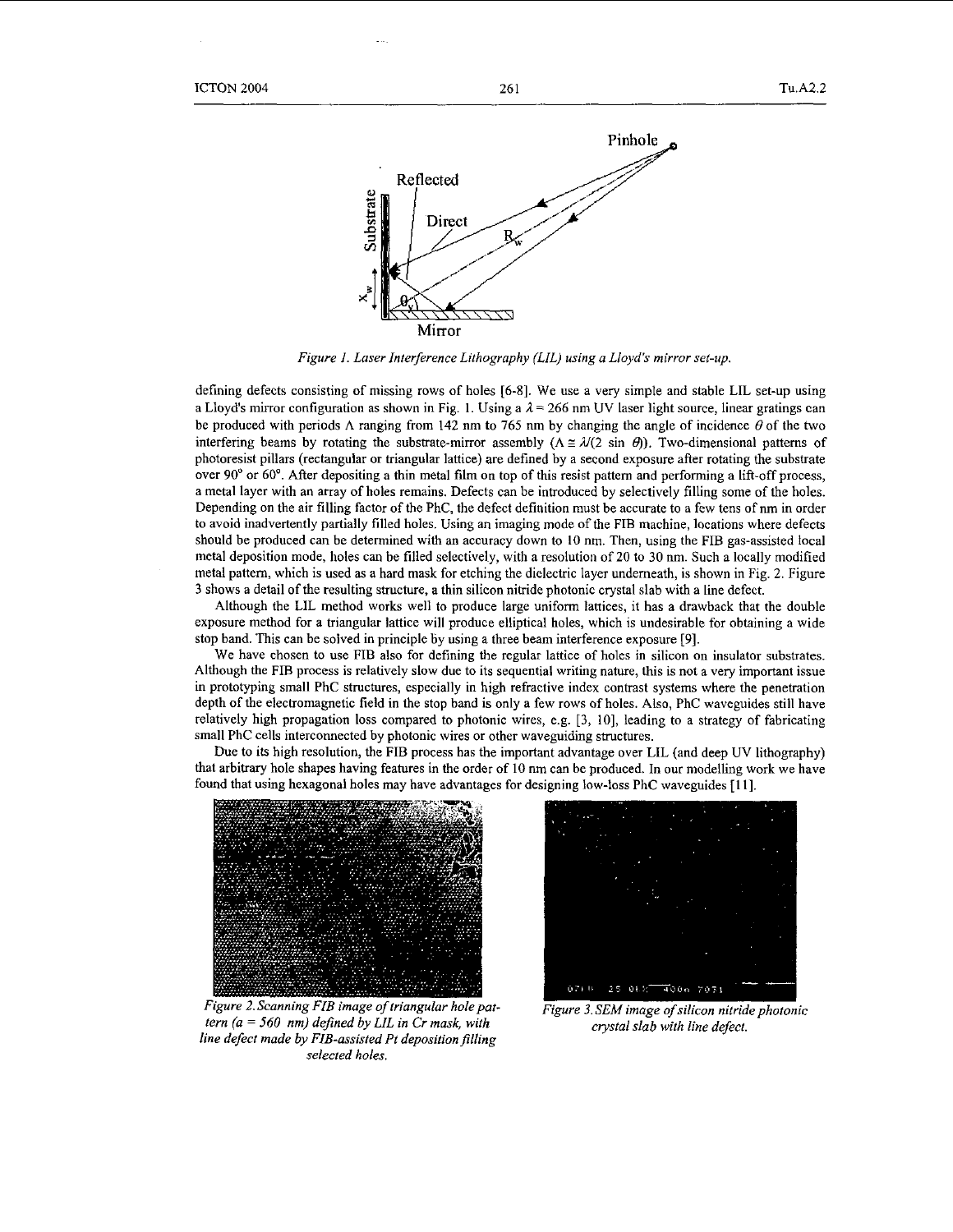

*Figure 4. Left: FIB-etched hexagon-type photonic crystal pattern, aligned with waveguide pattern defined by conventional lithography in chromium. Right: detailed view.* 



*Figure 5. FIB cross-section showing the profile of top Si layer after ME.* 

The photonic chips need to be much larger than the elementary PhC structures in order to be able to handle them in a simple way for optical characterisation. As it would be inconveniently time-consuming to define the resulting long access waveguides using FIB, we chose to define these access waveguides in a metal masking layer using conventional near UV mask lithography. Again exploiting the imaging feature and the high positioning accuracy of FIB, the PhC structure is easily aligned with the predefined waveguides as shown in Fig. **4.** Performing FIB etching on a highly conductive metal layer prevents the occurrence of any localised charge accumulation and hence proximity effects. The PhC structure and the access waveguides are produced simultaneously in the silicon layer underneath the metal by a reactive ion etching process using an  $SF<sub>6</sub>/CHF<sub>3</sub>/O<sub>2</sub>$ gas mixture at apressure of 100 mTorr, tuned for high anisotropy and low roughness. The result is shown in Fig. **5,** where the cross-section has been revealed by etching a slit directly into the silicon with FIB.

#### **3. 3D** WOODPILE **STRUCTURE**

Three-dimensional photonic crystals are interesting because they may have a full photonic handgap. However, they are more difficult to fabricate than photonic crystal slabs. One of the most interesting **3D** PhC structures is the so-called woodpile configuration, proposed by Ho et al. **[12],** illustrated in [Fig. 6.](#page-3-0) It is probably the structure that is hest suited for layer-by-layer fabrication since it can be built from layers that each have the shape of a simple linear grating, allowing a relatively straightforward defect definition **[13].** Using silicon beams in air, a large full photonic bandgap up to 18% of the centre gap frequency may he obtained. This kind of structure has been fabricated for optical frequencies by multiple wafer bonding **[I31** and by using a true layer-by-layer method, e.g. [14]. It has been shown, both theoretically [15, **161** and experimentally **[17,** 181, that the woodpile structure **is** robust against structural variations.

Lateral misalignment of 10 % of the period  $\Lambda$  of the beams in a layer may decrease the bandgap by 30%. The structure is quite tolerant for angular misalignment up to **5"** provided that all nominally parallel beams are rotated hy the same amount.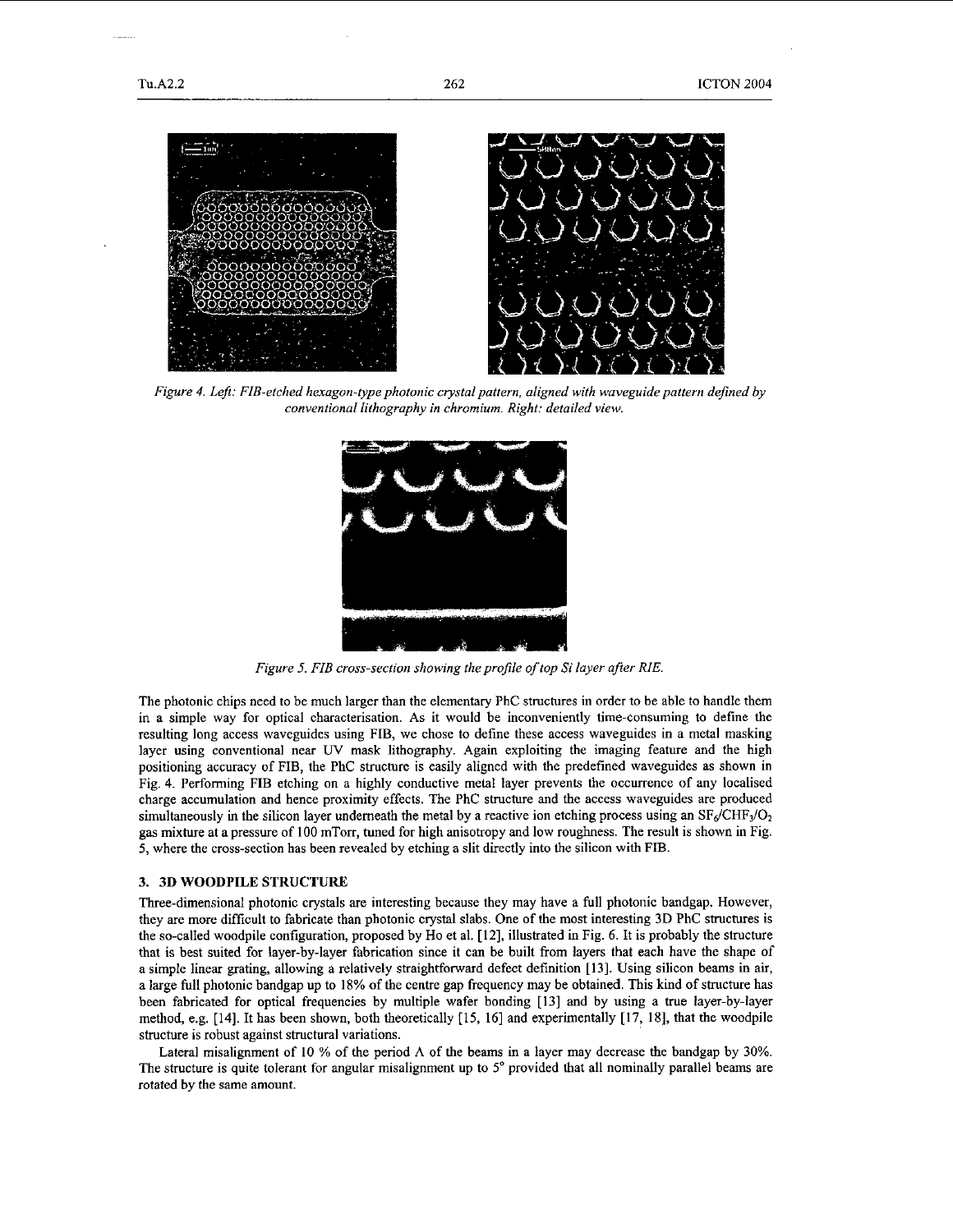<span id="page-3-0"></span>

*Figure 6. The woodpile stmcfure.* 

However, it is this parallelism that may be compromised in a layer-by-layer fabrication method since each layer must be individually aligned with respect to the previously fabricated ones. If a relatively large photonic crystal is desired, requiring e.g. beams of length *L*, then a small angular misalignment  $\theta$  may translate into a large, position dependent lateral misalignment up to *L* sin $\theta$ . For example in the case that  $L = 1$  mm and  $\Lambda = 650$  nm (typical for a bandgap around 1.5  $\mu$ m in a silicon/air structure), the maximum allowed angular misalignment resulting in a maximum lateral error of 0.1 *L*, would be around  $\theta = 0.0035^{\circ}$ .

We investigated the possibility for fabricating woodpile structures by stacking silicon layers that are patterned using LIL and reactive ion etching **[19].** For this purpose we needed to be able to align a new LIL pattern with respect to an existing reference pattern on the silicon wafer. As shown in Fig. 7, the LIL set-up has three rotational degrees of freedom, of which rotation  $\theta$ , about the y-axis (defining  $\Lambda$ ) and  $\theta$ <sub>z</sub> about the z-axis (defining angular misalignment) are the most critical ones. We control these angular alignments by observing the interference pattern that is produced by different diffraction orders of the reference grating, as indicated in the inset of Fig. 7, where the dashed light path produces the zero-order and the solid path the order -1 diffracted beam. Figure 8 shows the interference patterns for several values of alignment errors  $\Delta\theta$ , and  $\Delta\theta_z$ , indicating that an accuracy of 0.001° can be obtained. Thus, the LIL pattern definition is expected to be suitable for fabricating large-area woodpile structures with good uniformity.



*Figure 7. LIL alignment of new interference pattern with respect to an existing pattern. The main figure is a 30 schematic showing the rotational degrees offreedom. Inset at upper left: principle of inteference between O'h and -1" order rejlectionsfrom existing grating.*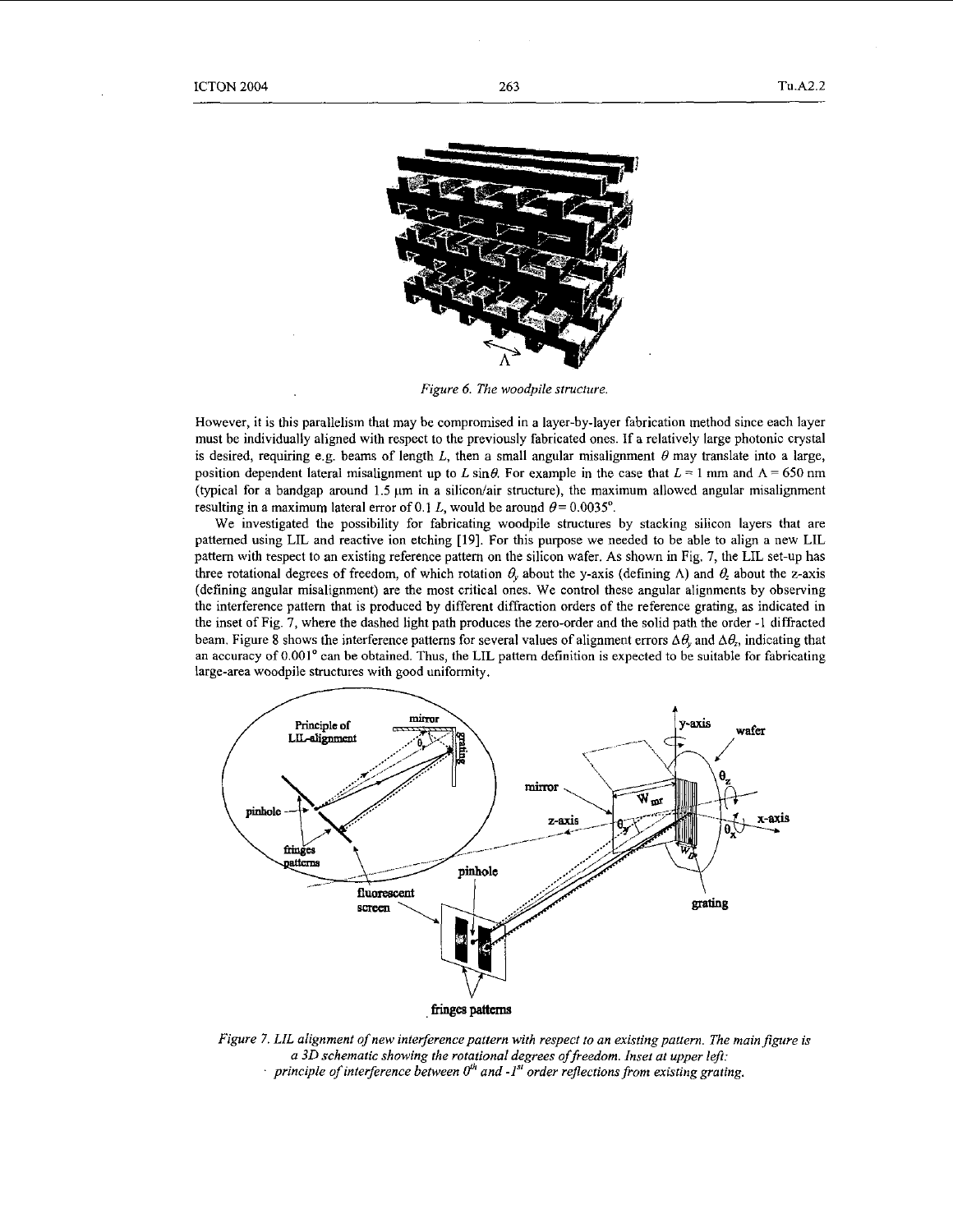

*Figure 8. Different fringe patterns for several combinations of misalignment angles*  $\Delta\theta$ *, and*  $\Delta\theta$ *, as observed* when a wafer with an existing grating is repositioned in the setup shown in [Fig. 7.](#page-3-0)

## **4. CONCLUSIONS**

We have argued that it can be advantageous to define large scale and nano-scale features of photonic crystal slab structures using separate optimized processes. Large-area uniform periodic structures can well be produced by laser interference lithography (LIL), and large non-periodic structures are conveniently defined using conventional near UV mask-based lithography. Focused ion beam (FIB) processing is in particular suited for defining nano-scale features. The resulting alignment requirements can be well fulfilled using FIB processing. **Also,** LIL can be used for producing periodic structures that are well aligned in period and in orientation with respect to a reference grating on a substrate. This makes it a promising technique for defining the periodic patterns in the individual layers of large **3D** photonic crystals of the woodpile type.

#### **ACKNOWLEDGEMENTS**

The authors gratefully acknowledge the support of several colleagues in the fabrication of sample structures, in particular Henk van Wolferen for LIL processing and Henry Kelderman for general technology support.

### **REFERENCES**

- $[1]$ J.E.G.J. Wijnhoven, W.L. Vos: Preparation of Photonic Crystals Made of Air Spheres in Titania, *Science, vol. 281, pp. 802-804, 1998.*
- [2] C.C. Cheng, **A.** Scherer: Fabrication of photonic hand-gap crystals, *J. Vac.* Sei. *Technol. B. vol. 13, pp. 2696.2700. 1995.*
- **[3] W.** Bogaerts, D. Taillaert, B. Luyssaert, P. Dumon, J. Van Campenhout, P. Bienstman, D. Van Thourhout, R. Baets, V. Wiaux, S. Beck: Basic structures for photonic integrated circuits in Silicon-on-insulator, *Optics Express, vol. 12, pp. 1583-1591. 2004.*